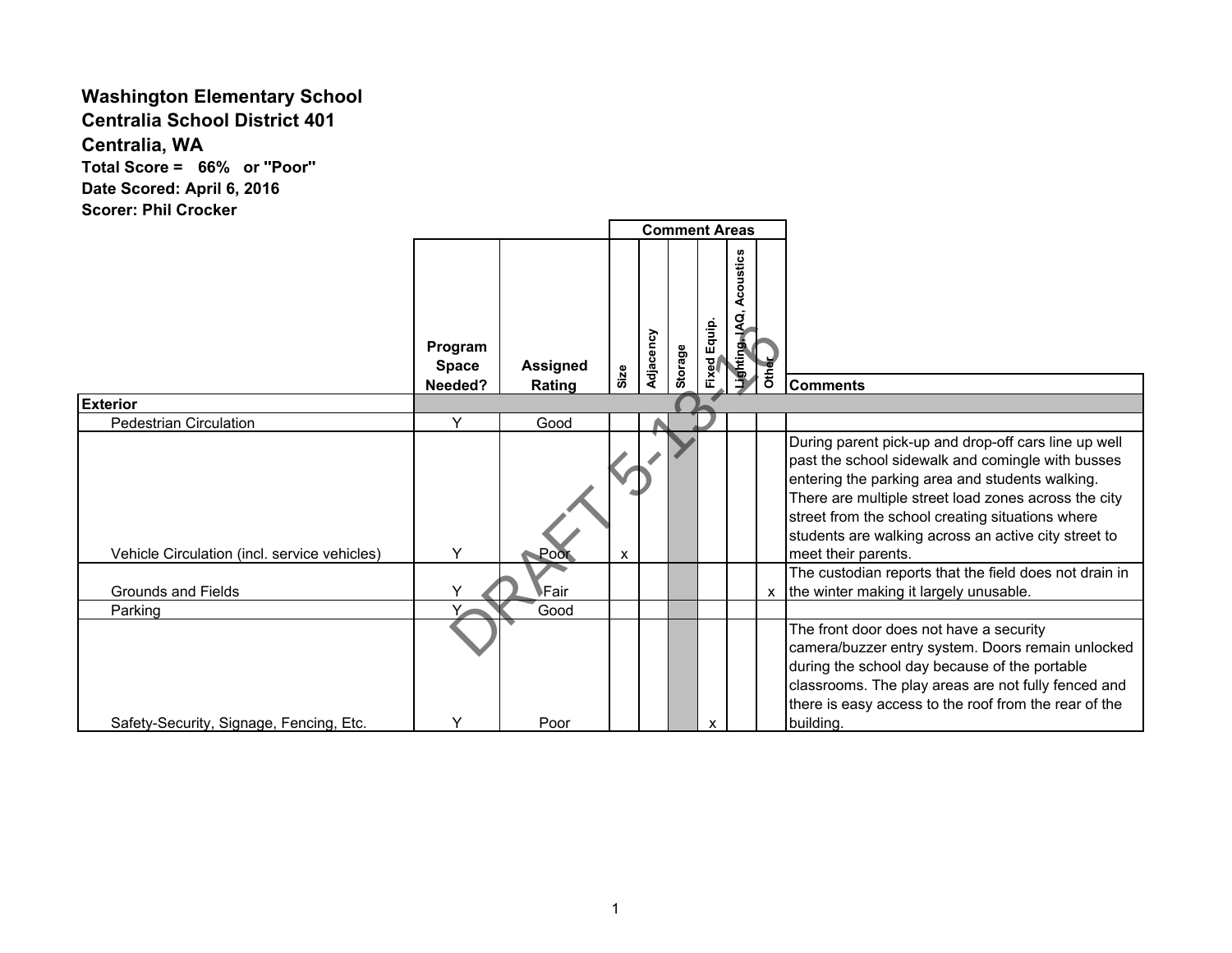|                                             |                         |                 | <b>Comment Areas</b> |                           |                           |                    |                             |       |                                                                                                                                                                                                                        |
|---------------------------------------------|-------------------------|-----------------|----------------------|---------------------------|---------------------------|--------------------|-----------------------------|-------|------------------------------------------------------------------------------------------------------------------------------------------------------------------------------------------------------------------------|
|                                             | Program<br><b>Space</b> | <b>Assigned</b> |                      | Adjacency                 | Storage                   | Fixed Equip.       | Acoustics<br>Lighting, IAQ, | Other |                                                                                                                                                                                                                        |
|                                             | Needed?                 | Rating          | Size                 |                           |                           |                    |                             |       | <b>Comments</b>                                                                                                                                                                                                        |
| <b>Administration</b>                       |                         |                 |                      |                           |                           |                    |                             |       |                                                                                                                                                                                                                        |
| Administrators                              | Y                       | Good            |                      |                           |                           |                    |                             |       |                                                                                                                                                                                                                        |
| Reception-Clerical-Business                 | Υ                       | Poor            | $\pmb{\mathsf{x}}$   |                           |                           | X                  |                             |       | The reception area is too small for the size of school<br>and offers inadequate seating areas for waiting<br>parents and students.                                                                                     |
| Discipline (Security, Detention, ISS, etc.) | Y                       | Fair            |                      | $\pmb{\times}$            |                           |                    |                             |       | The ISS room shares a classroom with the clinic.                                                                                                                                                                       |
| <b>Administrative Support</b>               | Y                       | Poor            |                      |                           |                           |                    |                             |       | There is not adequate storage areas for the<br>administrative area causing many items to be stored<br>in other areas of the school.                                                                                    |
|                                             |                         |                 |                      |                           |                           |                    |                             |       |                                                                                                                                                                                                                        |
| <b>Student Services</b>                     |                         |                 |                      |                           |                           |                    |                             |       |                                                                                                                                                                                                                        |
| Counselor, SW Offices                       | Y                       | Poor            | X                    | $\boldsymbol{\mathsf{x}}$ |                           |                    |                             |       | The counselor is in the library office area, requiring<br>students to enter the library to access the counseling<br>office. The counselor is not near the administrative<br>area.                                      |
| Clinic and Restroom                         |                         | Unsatisfactory  | $\mathsf{x}$         | $\pmb{\times}$            |                           | X                  |                             |       | The clinic shares a classroom with ISS. It is across<br>the hall from the office but offers no sightlines into the<br>clinic for office staff. There are no restrooms in the<br>clinic and the room is fully carpeted. |
| <b>Student Services Support</b>             |                         | Poor            |                      |                           | $\boldsymbol{\mathsf{x}}$ |                    |                             |       | There is limited secure medicine storage in the clinic<br>area.                                                                                                                                                        |
|                                             |                         |                 |                      |                           |                           |                    |                             |       |                                                                                                                                                                                                                        |
| <b>Staff Support</b>                        |                         |                 |                      |                           |                           |                    |                             |       |                                                                                                                                                                                                                        |
| Staff Workrooms                             | Υ                       | Poor            | $\mathsf{x}$         | $\pmb{\times}$            |                           | $\pmb{\mathsf{x}}$ |                             |       | There is no staff workroom, just a copier and some<br>paper in the staff lounge area.                                                                                                                                  |
| <b>Staff Lounge</b>                         | Y                       | Poor            | $\mathsf{x}$         | X                         |                           | X                  |                             |       | The staff lounge is too small for the number of staff in<br>the school and only offers a small table and chairs. It<br>shares a space with the staff copier.                                                           |
| <b>Staff Restrooms</b>                      | Y                       | Poor            |                      | $\pmb{\times}$            |                           |                    |                             |       | The staff restroom is in the facultry room and does<br>not have a privacy hallway.                                                                                                                                     |
| <b>Staff Support</b>                        | Y                       | Poor            |                      |                           | X                         |                    |                             |       | There is inadequate storage in the staff lounge /<br>workroom area.                                                                                                                                                    |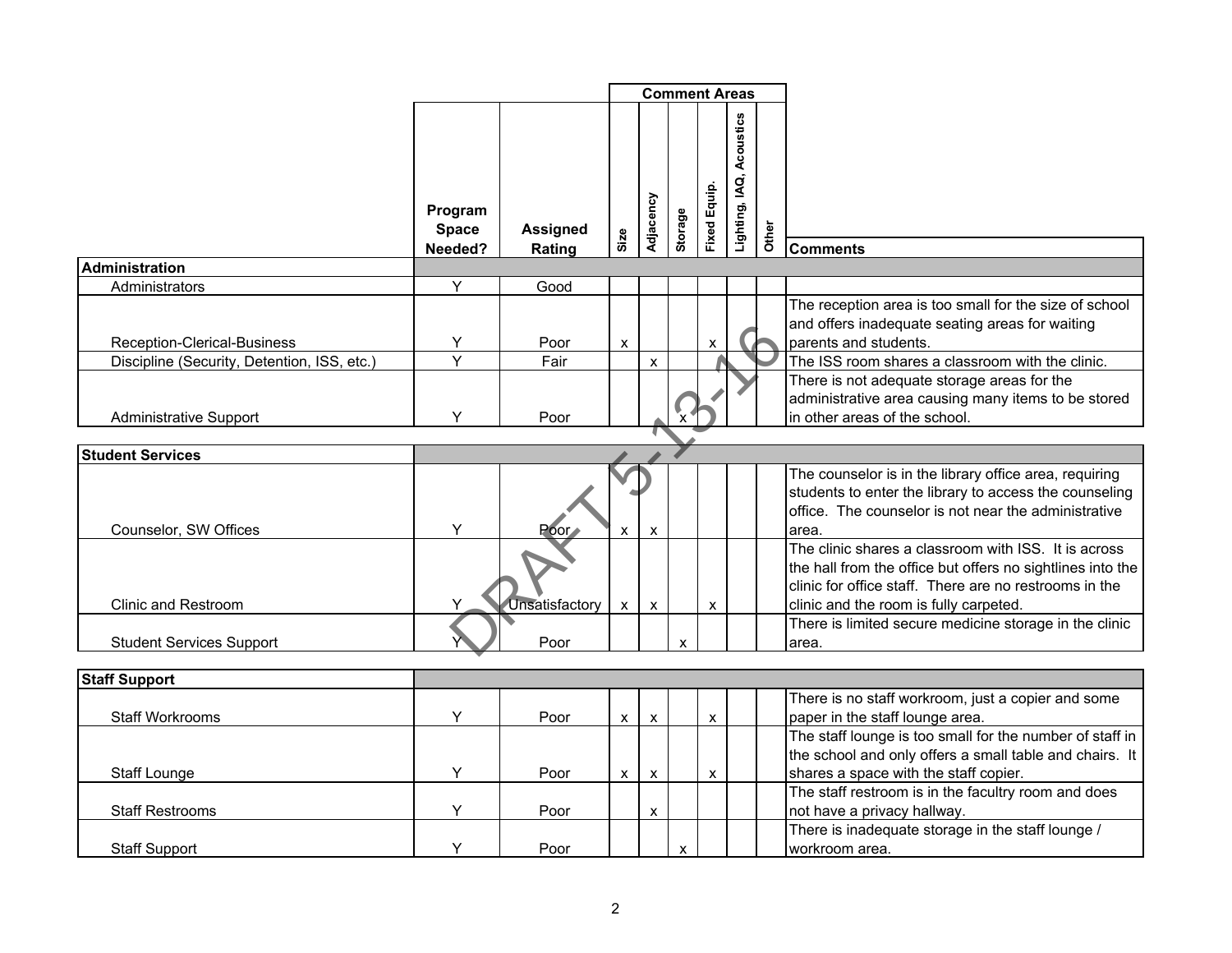|                         |                 |           | <b>Comment Areas</b> |                 |                                             |       |
|-------------------------|-----------------|-----------|----------------------|-----------------|---------------------------------------------|-------|
| Program<br><b>Space</b> | <b>Assigned</b> | Adjacency | Storage              | Equip.<br>Fixed | n<br>ustic<br><b>Aco</b><br>₫,<br>Lighting, | Other |
| Needed?                 | Rating          | Size      |                      |                 |                                             |       |

| <b>Food Services</b>                        |              |                   |              |   |   |  |                                                                                                                                                   |
|---------------------------------------------|--------------|-------------------|--------------|---|---|--|---------------------------------------------------------------------------------------------------------------------------------------------------|
| Food Preparation                            | $\checkmark$ | Good              |              |   |   |  |                                                                                                                                                   |
| Cafeteria                                   | Υ            | Unsatisfactory    | $\mathsf{x}$ |   |   |  | The cafeteria shares space with the PE program in<br>the multipurpose room and reduces the school's<br>ability to fully implement the PE program. |
| Dishwashing-Scullery                        | Y            | Good              |              |   |   |  |                                                                                                                                                   |
| Food Storage (Freezer, Cooler, Dry Storage) | Y            | Unsatisfactory    |              |   |   |  | There is inadequate space for dry storage. Much of<br>the dry storage is being stored in the kitchen<br>restroom.                                 |
| <b>Food Services Support</b>                | $\checkmark$ | Poor              |              |   |   |  | The kitchen area does not have an office or locker<br>area for kitchen staff.                                                                     |
|                                             |              |                   |              |   |   |  |                                                                                                                                                   |
| <b>Custodial-Maintenance</b>                |              |                   |              |   |   |  |                                                                                                                                                   |
| Custodial/Maintenance                       | $\checkmark$ | Poor <sub>*</sub> |              |   | X |  | The custodial closets do not have floor basins.                                                                                                   |
| <b>Restrooms and Corridors</b>              | $\checkmark$ | Fair              |              |   | X |  | There are not urinal partitiaions in the boys'<br>restrooms.                                                                                      |
| Custodial-Maintenance Support               |              | Fair              |              | X |   |  | There is limited storage for custodial supplies in the<br>custodial closets.                                                                      |
|                                             |              |                   |              |   |   |  |                                                                                                                                                   |
| <b>General Classrooms</b>                   |              | Fair              |              | X |   |  | Most classrooms have carpeted flooring under the<br>sinks. There is limited accessible storage in most<br>classrooms.                             |
|                                             |              |                   |              |   |   |  |                                                                                                                                                   |
| Early Childhood/Kindergarten                |              |                   |              |   |   |  |                                                                                                                                                   |
| Early Childhood Classrooms                  | N            |                   |              |   |   |  |                                                                                                                                                   |
| Early Childhood Support                     | N            |                   |              |   |   |  |                                                                                                                                                   |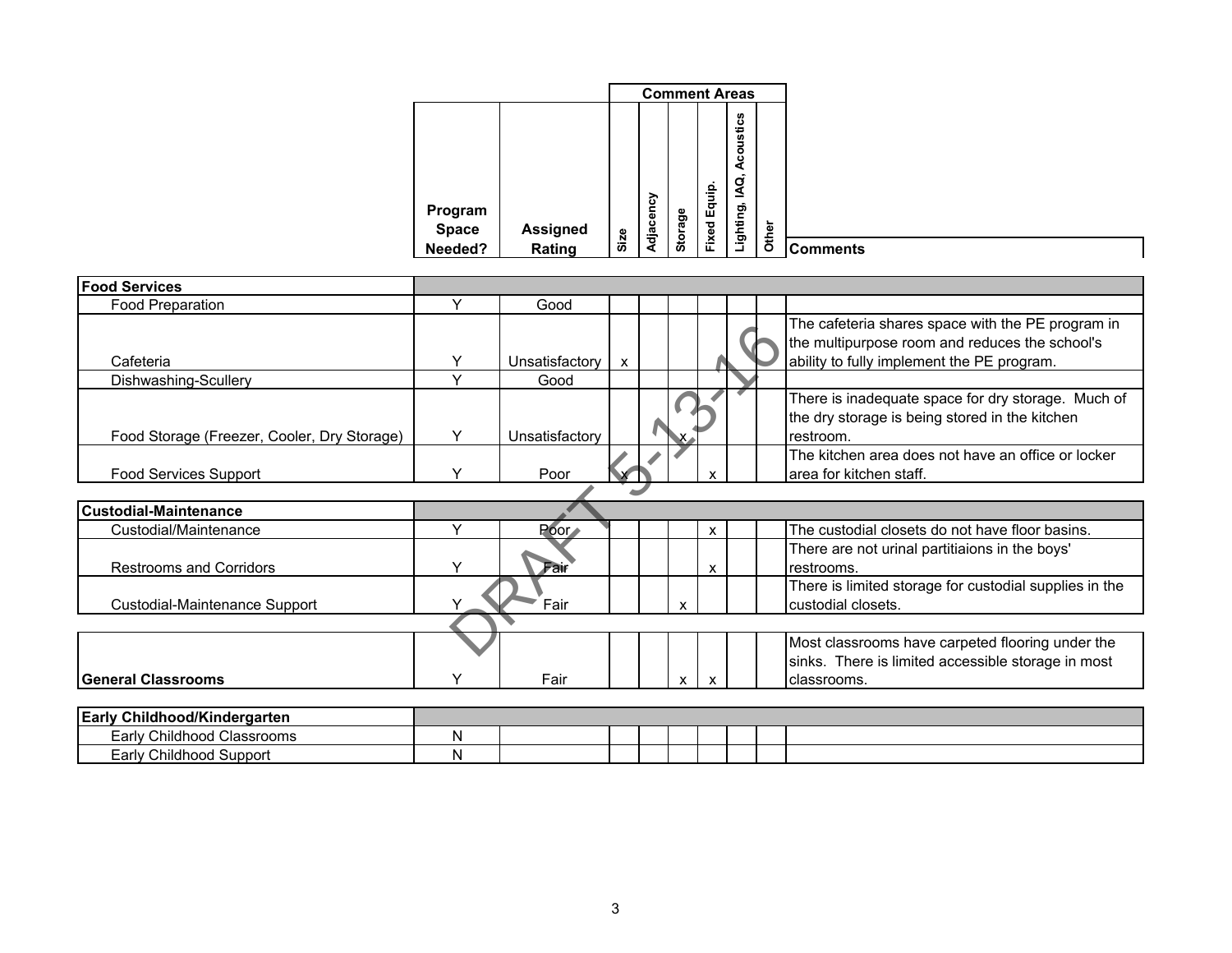|                                   |                         |                 |                    |           |         | <b>Comment Areas</b> |                             |       |                                                                                                                                                                                      |
|-----------------------------------|-------------------------|-----------------|--------------------|-----------|---------|----------------------|-----------------------------|-------|--------------------------------------------------------------------------------------------------------------------------------------------------------------------------------------|
|                                   | Program<br><b>Space</b> | <b>Assigned</b> | Size               | Adjacency | Storage | <b>Fixed Equip.</b>  | Acoustics<br>Lighting, IAQ, | Other |                                                                                                                                                                                      |
|                                   | Needed?                 | Rating          |                    |           |         |                      |                             |       | <b>Comments</b>                                                                                                                                                                      |
| <b>Special Needs</b>              |                         |                 |                    |           |         |                      |                             |       |                                                                                                                                                                                      |
| Special Education - Resource      | Y                       | Good            |                    |           |         |                      |                             |       |                                                                                                                                                                                      |
| Special Education - Cognitive     | Y                       | Poor            |                    | X         |         | X                    |                             |       | The life skills bathroom is not in the room but in the<br>hall. It is too small for a lift so the students have to<br>use the general population restroom further down the<br>hall.  |
|                                   |                         |                 |                    |           |         |                      |                             |       | This program is housed in a portable classroom that                                                                                                                                  |
| Special Education - Behavior      | Y                       | Fair            | $\pmb{\mathsf{X}}$ |           |         |                      | $\mathbf{x}$                |       | has been segmented to accommodate a safe room.                                                                                                                                       |
| Title I                           | $\overline{Y}$          | Good            |                    |           |         |                      |                             |       |                                                                                                                                                                                      |
| Speech Therapy                    | $\overline{Y}$          | Good            |                    |           |         |                      |                             |       |                                                                                                                                                                                      |
| Psychologist                      | N                       |                 |                    |           |         |                      |                             |       |                                                                                                                                                                                      |
| <b>Special Needs Support</b>      | Y                       | Unsatisfactor   |                    | X         |         | X                    |                             |       | The safe room has exposed 2x4s and no ventilation<br>besides holes drilled in the plexiglass ceiling. The<br>PT/OT room is in a portable classroom not near the<br>life skills room. |
|                                   |                         |                 |                    |           |         |                      |                             |       |                                                                                                                                                                                      |
| <b>Physical Education</b>         |                         |                 |                    |           |         |                      |                             |       |                                                                                                                                                                                      |
| Gymnasium/Multipurpose            |                         | Fair            |                    |           |         | X                    |                             |       | The gymnasium has padded walls but the padding<br>has been installed with exposed 2x4s along the<br>bottom of the pads creating a signficant safety<br>concern.                      |
| <b>Physical Education Support</b> |                         | Good            |                    |           |         |                      |                             |       |                                                                                                                                                                                      |
|                                   |                         |                 |                    |           |         |                      |                             |       |                                                                                                                                                                                      |
| <b>Music</b>                      |                         |                 |                    |           |         |                      |                             |       |                                                                                                                                                                                      |
| Music                             | Υ                       | Poor            | X                  |           |         |                      | X                           |       | The strings room is too small for the program being<br>offered. The music room is lacking acoustical<br>treatment and is reported to have very a loud hvac<br>system.                |

There is no storage for instruments in the strings

room.

Music Support Y Fair x